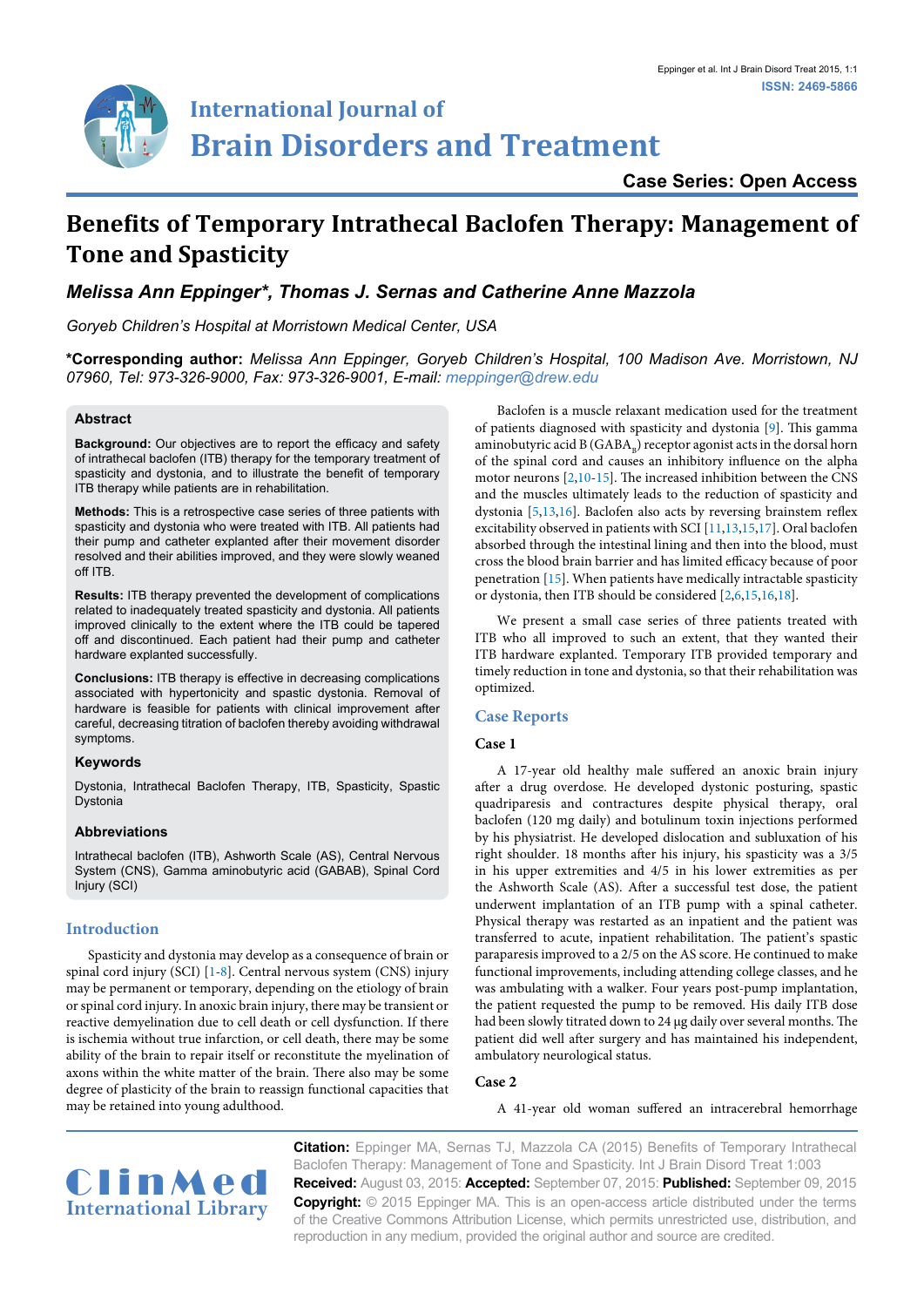and vasospasm. She developed post-hemorrhagic hydrocephalus, in addition to severe spastic dystonia and quadriparesis measured to be 4/5 as per the AS score. Approximately 24 months after the initial event, she underwent a test dosage and ITB was initiated. The patient tolerated the surgical implantation well and was transferred to acute, in-patient rehabilitation. A marked improvement in the patient's spasticity was noted to be 1 to 2/5 throughout at 191 µg of ITB daily. Post-ITB, the patient made significant functional improvements. Her ability to walk long distances with a walker increased. At four years post-ITB initiation, no residual spasticity was documented, a 1/5 according to the AS score. Five years after the pump was placed, the patient was weaned off of ITB and the pump was removed. The patient continued to make significant progress and is able to walk without a walker.

#### **Case 3**

A 13-year old boy suffered a traumatic commotio cordis after a baseball line-drive to the chest, and anoxic brain damage. This lead to severe spastic quadriparesis and spastic dystonia. The patient went to inpatient rehabilitation and was then discharged with aggressive outpatient therapies, and oral valium and baclofen. His physiatrist referred him for ITB after five months of uncontrollable spasticity, spastic dystonia and developing contractures. His spasticity was a 3/5 in his upper extremities and 4/5 in his lower extremities as per the AS score. ITB therapy was initiated after a successful test dose. Post-operatively, the child was sent back for more acute, in-patient rehabilitation. Three years after ITB initiation, the ambulatory patient and his family requested to have the pump removed. The patient's spastic quadriparesis significantly improved over that time span to 1/5 as per the AS in all extremities. The patient was weaned off of ITB and the pump and catheter were explanted without complication. The patient continued to improve.

#### **Discussion**

Spasticity and dystonia are frequent complications of brain or spine injury. Most patients are treated with physical therapy and oral medications without adequate control of symptomatology. However, for patients with medically intractable spasticity and dystonia, ITB therapy can be used for short or long term duration. It is best to start therapy before severe contractures develop.

All of our patients had a significant reduction of their spasticity and dystonia, and gained more independent mobility. They made significant functional gains. Reduction of dystonia and dysarthria were also noted by patients and their families. Three to five years following ITB, all patients no longer required ITB therapy, and had their hardware explanted without complication. Patients were followed annually for three years, by the senior neurosurgeon and more often by their physiatrist, after hardware explantation. The three patients have no spasticity, dystonia or long term complications after explantation.

The efficacious use of ITB therapy following brain or spine injury is well documented. In a study of 18 pediatric and adult patients with spasticity of supraspinal origin, continuous ITB was recommended following a traumatic or hypoxic brain event [[1](#page-1-0)]. The article reports that patients were initially given oral antispasmodic medication without relief. However, due to multiple parts of the patients' bodies being affected by spasticity, other less invasive treatments such alcohol blocks and botulinum toxin injections were not administered [[1\]](#page-1-0). A reduction of patient's spasticity decreased according to the AS score from 4.5/5 to 2.33/5 [[1](#page-1-0)]. Therefore, it could be inferred that a significant improvement in the patients', as well as their caretakers' quality of life was made following ITB pump placement [[1](#page-1-0)].

There is also scientific literature regarding recommended treatments for spasticity and dystonia after stroke [\[19](#page-2-7)[-21\]](#page-2-8). Wissel et al. reports that approximately 25% of stroke patients experienced increased muscle tone not long after their anoxic event [[22](#page-2-9)]. Patients that developed post-stroke spasticity tended to have more pain, and a reduced quality and ease of life [\[20](#page-2-10)[,21\]](#page-2-8). Dietz et al. discusses

that physicians often feel constricted with the treatment options available for these patients with muscle disorders [[23](#page-2-11)]. Too often their spasticity becomes worse over time, resulting in decreased dexterity, and an increased dependence and burden for their caretakers [\[23,](#page-2-11)[24\]](#page-2-12). Currently, a majority of the management for post-stroke patients with spasticity are based off of cerebral palsy and multiple sclerosis studies [[20](#page-2-10),[24](#page-2-12)]. Dietz et al. suggests that treatment of these patients should be concentrated on re-gaining the patient's independence, in addition to preventing the development of complications [[23\]](#page-2-11). Anti-spastic drug therapy such as ITB therapy has the potential to decrease muscle tone, and consequently improve the care for these patients [[21,](#page-2-8)[23](#page-2-11)].

Removal of the ITB pump and catheter after improvement of spasticity and dystonia is feasible and safe. Clinicians must carefully taper the patient off of the ITB slowly prior to the surgical explantation. Each patient underwent a weaning schedule that was as prescribed by the physiatrist and involved a 15% decrease every month until the intrathecal dose was less than 75 µg per day. The pumps were set at a "minimum infusion rate" for one month before surgical hardware explanation was scheduled to prevent damage of the device caused by the pump rotor [[7\]](#page-1-6). Unlike in true ITB withdrawal, none of our patients experienced acute withdrawal symptoms because, of the slowly decreasing titration [\[5](#page-1-4)[,9](#page-1-2)]. Many publications report the effectiveness of ITB for reducing tone, spasticity and dystonia associated with brain or spine injury  $[1-4,7,14]$  $[1-4,7,14]$  $[1-4,7,14]$  $[1-4,7,14]$  $[1-4,7,14]$ . However, we found only one report of baclofen pump explantation in patients after improved spasticity [\[3\]](#page-1-8). The management of patients with spasticity can improve if ITB therapy is implemented as a therapeutic intervention earlier rather than after an inadequate response to other treatment modalities are noted.

#### **Conclusion**

1. Early ITB is recommended for patients with medically intractable spasticity and dystonia.

2. Select patients with clinical improvement of their symptomatology may be safely weaned off ITB with slow tapering, if ITB is no longer necessary.

3. Pumps and catheters can be safely explanted.

#### **Acknowledgements**

None

#### **Declaration of Interest**

The authors report no declarations of interest.

#### **References**

- <span id="page-1-0"></span>1. [Becker R, Alberti O, Bauer BL \(1997\) Continuous intrathecal baclofen](http://www.ncbi.nlm.nih.gov/pubmed/9050956)  [infusion in severe spasticity after traumatic or hypoxic brain injury. J Neurol](http://www.ncbi.nlm.nih.gov/pubmed/9050956)  [244: 160-166.](http://www.ncbi.nlm.nih.gov/pubmed/9050956)
- <span id="page-1-3"></span>2. [Berman CM, Eppinger MA, Mazzola CA \(2015\) Understanding the reasons](http://www.ncbi.nlm.nih.gov/pubmed/25398671)  [for delayed referral for intrathecal baclofen therapy in pediatric patients with](http://www.ncbi.nlm.nih.gov/pubmed/25398671)  [severe spasticity. Childs Nerv Syst 31: 405-413.](http://www.ncbi.nlm.nih.gov/pubmed/25398671)
- <span id="page-1-8"></span>3. [Dénes Z, Klauber A, Both B, Lóránd E \(2012\) \[Results of intrathecal baclofen](http://www.ncbi.nlm.nih.gov/pubmed/23074844)  [therapy on spasticity in patients with brain injury\]. Ideggyogy Sz 65: 243-248.](http://www.ncbi.nlm.nih.gov/pubmed/23074844)
- <span id="page-1-7"></span>4. [Francisco GE, Hu MM, Boake C, Ivanhoe CB \(2005\) Efficacy of early use of](http://www.ncbi.nlm.nih.gov/pubmed/16094783)  [intrathecal baclofen therapy for treating spastic hypertonia due to acquired](http://www.ncbi.nlm.nih.gov/pubmed/16094783)  [brain injury. Brain Inj 19: 359-364.](http://www.ncbi.nlm.nih.gov/pubmed/16094783)
- <span id="page-1-4"></span>5. [Mohammed I, Hussain A \(2004\) Intrathecal baclofen withdrawal syndrome](http://www.ncbi.nlm.nih.gov/pubmed/15301690)[a life-threatening complication of baclofen pump: a case report. BMC Clin](http://www.ncbi.nlm.nih.gov/pubmed/15301690)  [Pharmacol 4: 6.](http://www.ncbi.nlm.nih.gov/pubmed/15301690)
- <span id="page-1-5"></span>6. [Morton RE, Gray N, Vloeberghs M \(2011\) Controlled study of the effects](http://www.ncbi.nlm.nih.gov/pubmed/21707598)  [of continuous intrathecal baclofen infusion in non-ambulant children with](http://www.ncbi.nlm.nih.gov/pubmed/21707598)  [cerebral palsy. Dev Med Child Neurol 53: 736-741.](http://www.ncbi.nlm.nih.gov/pubmed/21707598)
- <span id="page-1-6"></span>7. [Sindou M, Georgoulis G, Mertens P \(2014\) Intrathecal baclofen therapy.](http://www.springer.com/us/book/9783709117705)  [In: Lyons, France, Neurosurgery for spasticity: a practical guide for treating](http://www.springer.com/us/book/9783709117705)  [children and adults. Springer-Verlag Wien, 69-97.](http://www.springer.com/us/book/9783709117705)
- <span id="page-1-1"></span>8. [Taira T \(2009\) Intrathecal administration of GABA agonists in the vegetative](http://www.ncbi.nlm.nih.gov/pubmed/19818910)  [state. Prog Brain Res 177: 317-328.](http://www.ncbi.nlm.nih.gov/pubmed/19818910)
- <span id="page-1-2"></span>9. [Smith TR, Mithal DS, Park A, Bohnen A, Adel J, et al. \(2013\) Emergent](http://www.ncbi.nlm.nih.gov/pubmed/23511686)  [intrathecal baclofen withdrawal after pseudomeningocele aspiration. Pain](http://www.ncbi.nlm.nih.gov/pubmed/23511686)  [Physician 16: E113-118.](http://www.ncbi.nlm.nih.gov/pubmed/23511686)